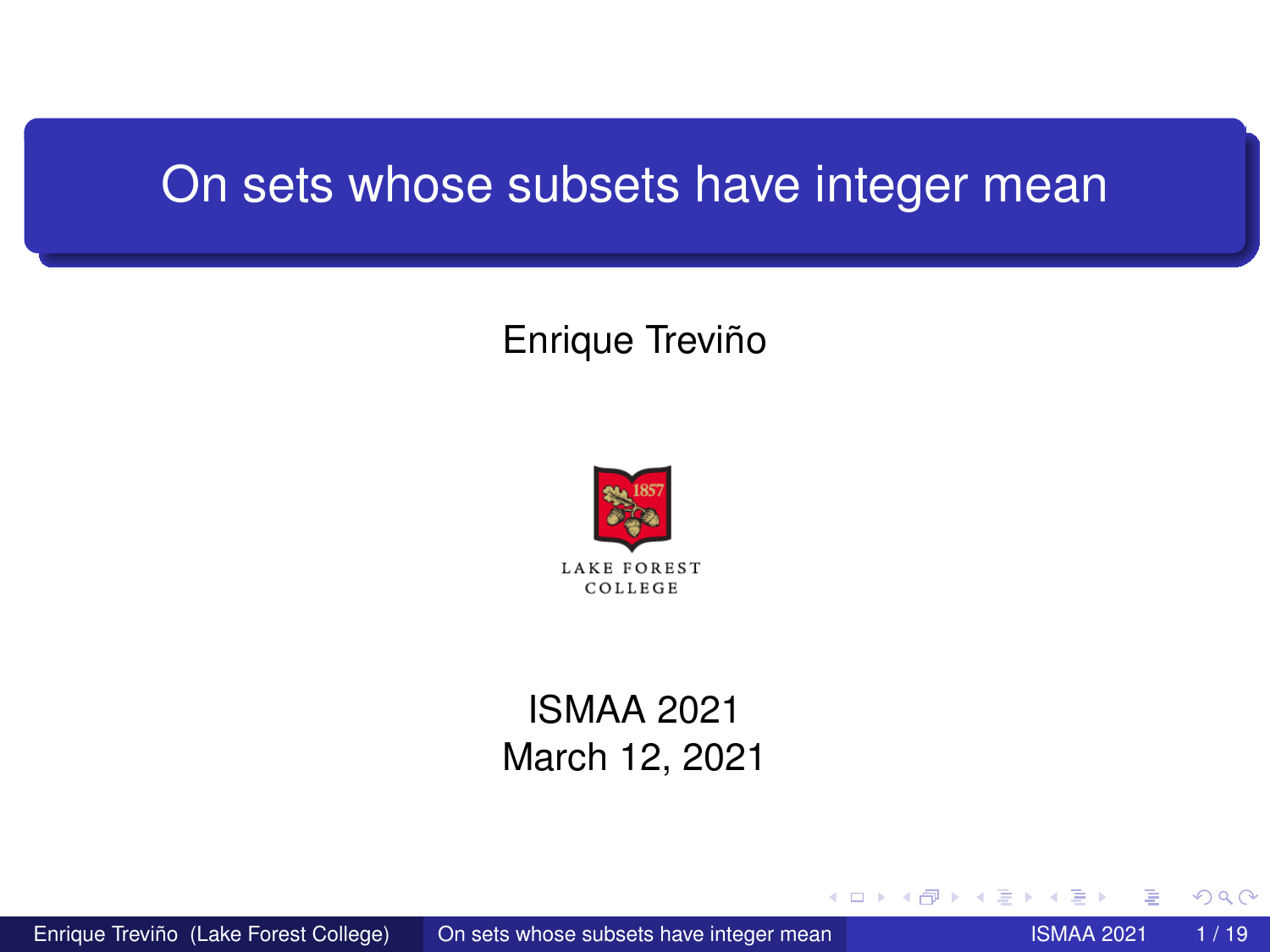- Consider the following problem that appeared as problem 2 in the 31st Mexican Mathematical Olympiad held in November 2017:
- A set with *n* distinct positive integers is said to be *balanced* if the mean of any *k* numbers in the set is an integer, for any 1 ≤ *k* ≤ *n*. Find the largest possible sum of the elements of a balanced set with all numbers in the set less than or equal to 2017.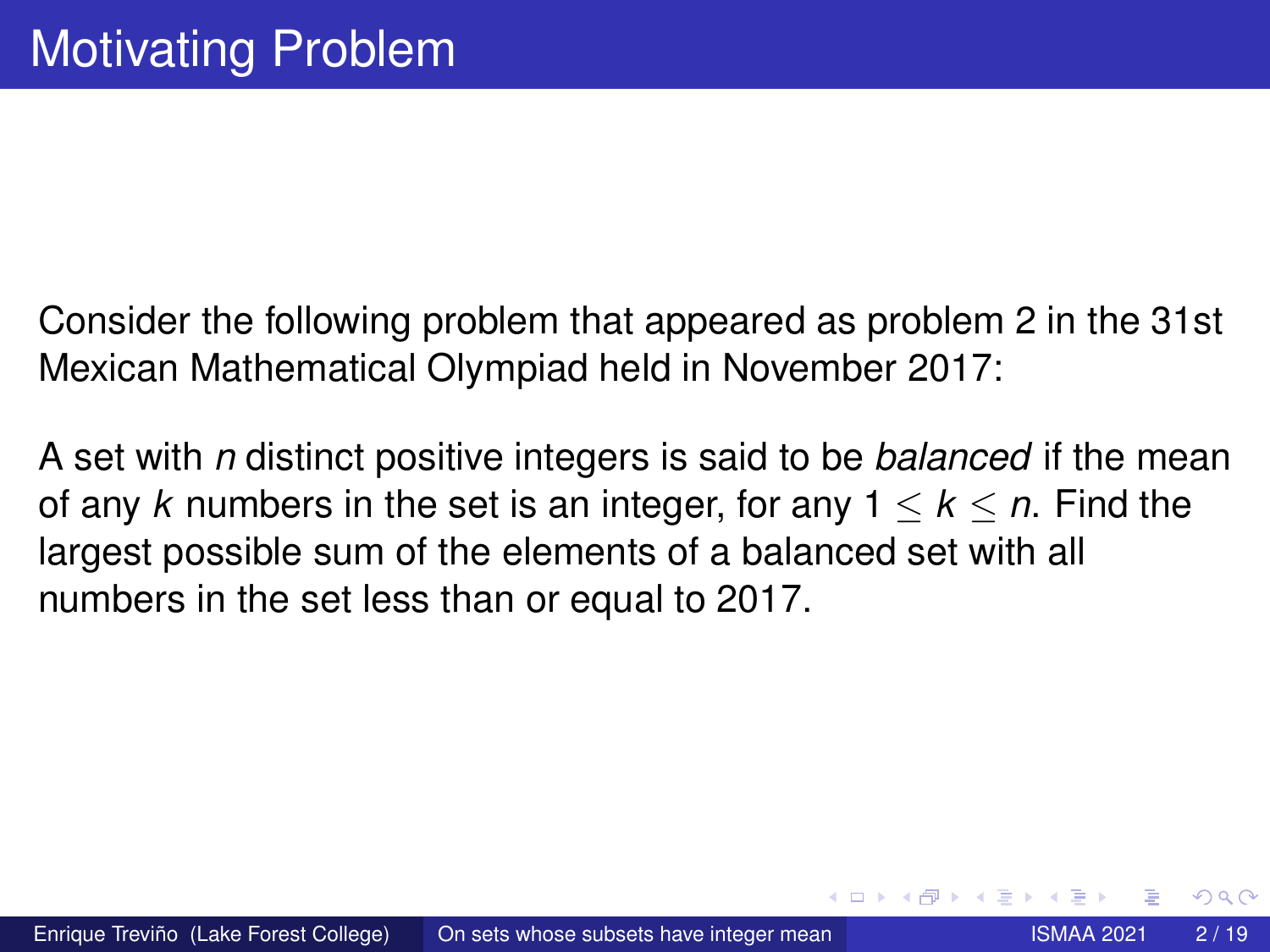# Sketch of solution

- Consider a balanced set with *n* elements. Say  $S = \{a_1, a_2, \ldots, a_n\}.$
- Let *k* ≤ *n* − 1. Note that by fixing any *k* − 1 terms, the *k*-th term has to be of the same congruence modulo *k* for any other number. Therefore, they are all congruent modulo *k*.
- $\bullet$  Since  $a_i \equiv a_i$  mod *k* for all pairs *i*, *j* and all  $k \leq n-1$ , then all the numbers are congruent modulo  $M = \text{lcm}\{1, 2, \ldots, n-1\}.$
- Note that if  $n > 8$ , then a balanced set consists of elements congruent to  $lcm{1, 2, \ldots, 7} = 420$ . Since we can't have 8 positive integers  $\leq$  2017 congruent to each other modulo 420, then we need to consider balanced sets with at most 7 elements.
- **•** *S* = {2017, 2017 − 60, . . . , 2017 − 6 · 60} is the balanced set with 7 elements of maximal sum (12859). If you have 6 elements or less the sum is at most  $6 \cdot 2017 < 12859$ .

 $\Omega$ 

K ロ ⊁ K 御 ⊁ K 君 ⊁ K 君 ⊁ …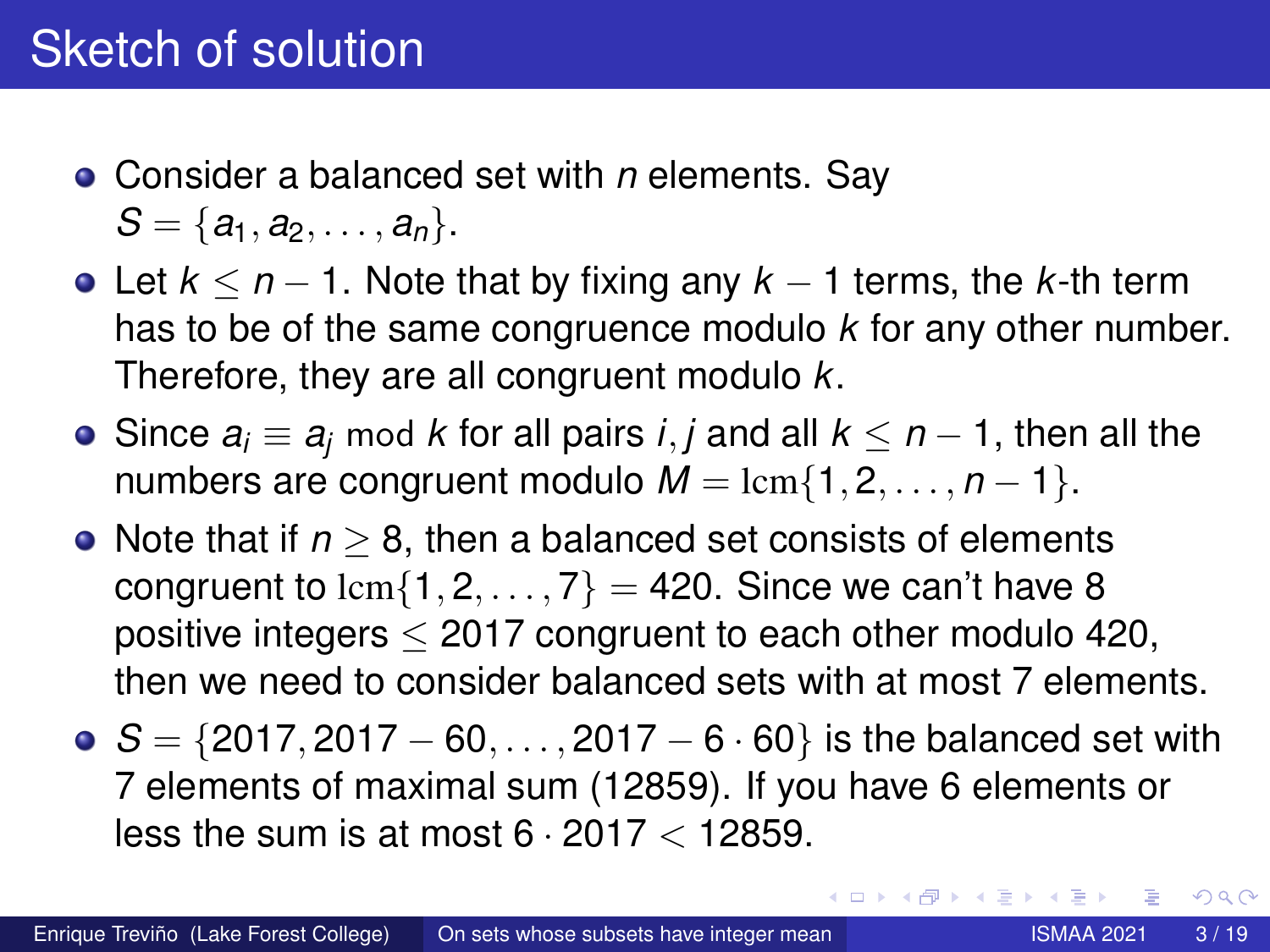Consider the same problem but with numbers  $\leq$  3000 instead of  $\leq$  2017. What happens?

- Since 420  $\cdot$  7  $\leq$  3000, we can fit an 8-element balanced set, namely  $\{3000, 3000 - 420, \ldots, 3000 - 7 \cdot 3000\}$ . The sum of the elements of this set is 12240.
- The 7-element balanced set  $\{3000, 3000 60, \ldots, 3000 6 \cdot 60\}$ has sum 19740.
- The 7-element balanced set has a higher sum than the 8-element balanced set!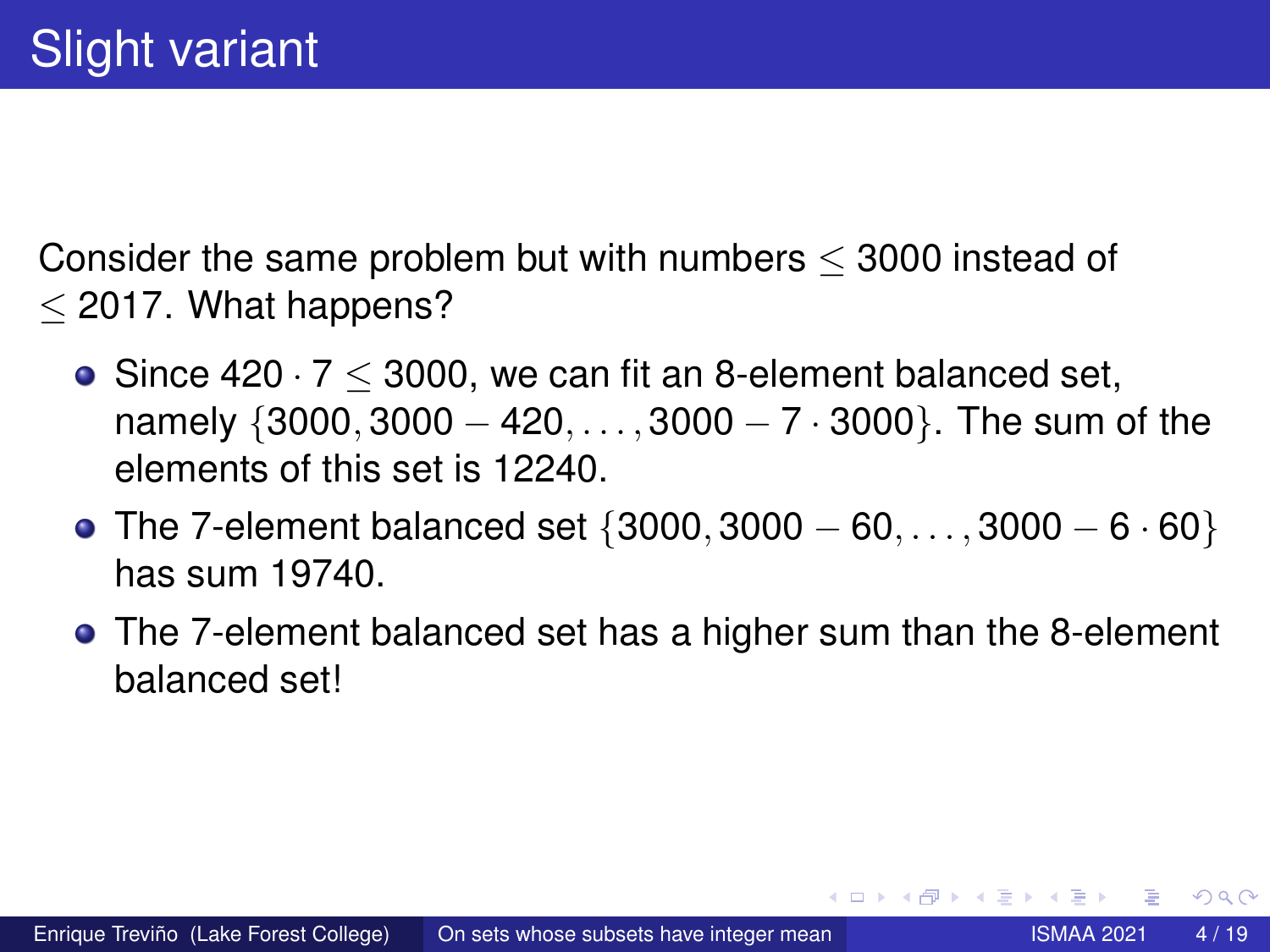- For a positive integer *N*, let *M*(*N*) be the size of the largest balanced set all of whose elements are ≤ *N*.
- Let *S*(*N*) be the size of the set with maximal sum among balanced sets all of whose elements are ≤ *N*.

# For what *N* is  $M(N) = S(N)$ ?

For example  $M(2017) = S(2017)$ , yet  $M(3000) \neq S(3000)$ .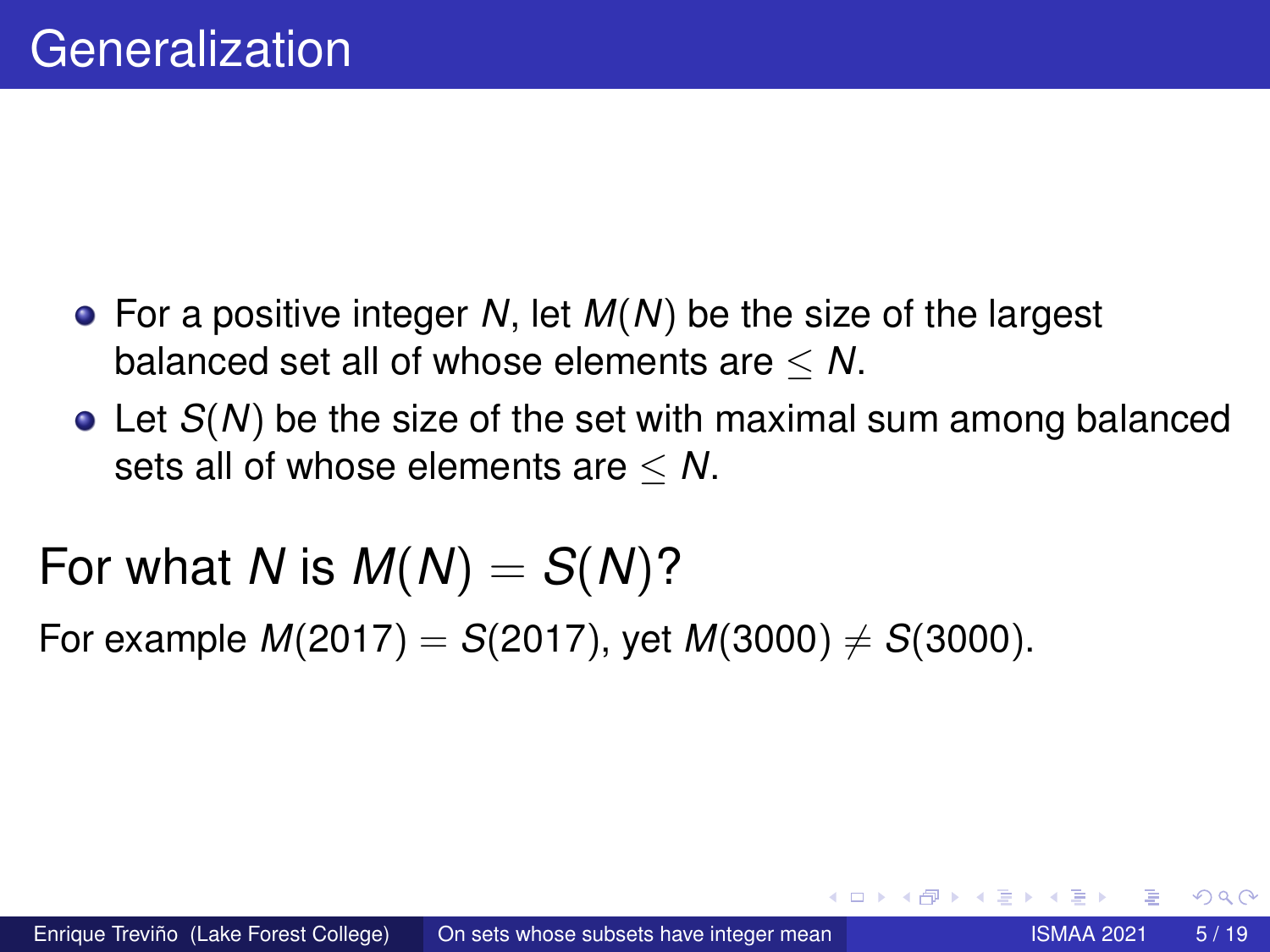Using a computer, we can verify that if *N* ≤ 1000000, then  $M(N) = S(N)$  for

> $1 < N < 18$  $31 < N < 48$ 85 ≤ *N* ≤ 300  $571 < N < 2940$ 18481 ≤ *N* ≤ 22680 54181 ≤ *N* ≤ 304920

 $298$ 

K ロ ▶ K 御 ▶ K 君 ▶ K 君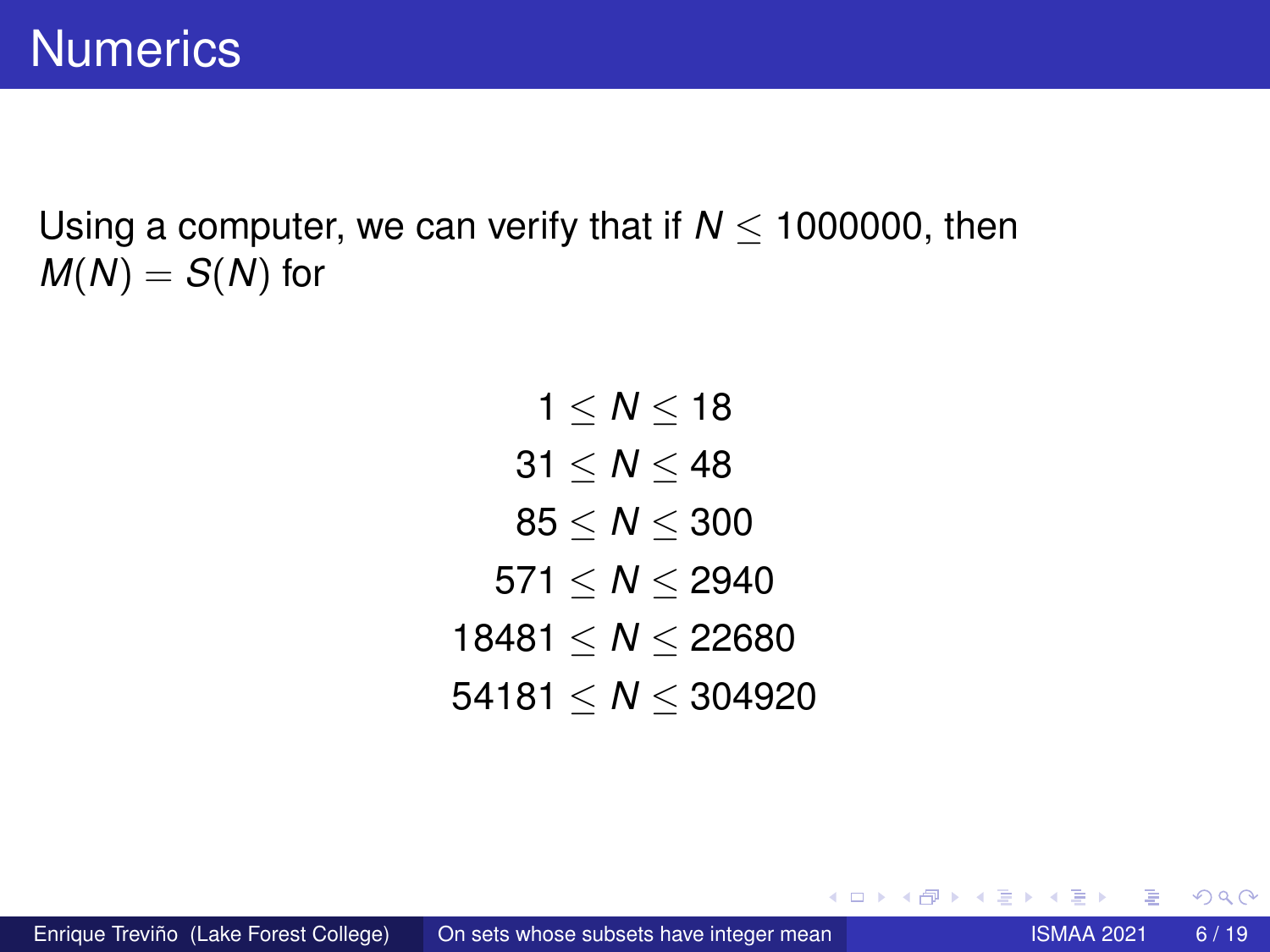### **Pattern**

Consider 18, 48, 300, 2940, 22680, 304920. Let

$$
L(n)=\text{lcm}\{1,2,\ldots,n\}.
$$

Then

$$
18 = 3L(3)
$$
  
\n
$$
48 = 4L(4)
$$
  
\n
$$
300 = 5L(5)
$$
  
\n
$$
2940 = 7L(7)
$$
  
\n
$$
22680 = 9L(9)
$$
  
\n
$$
304920 = 11L(11)
$$

너 혼 커서. ∍  $299$ 

4 0 8 1  $\leftarrow$   $\leftarrow$   $\leftarrow$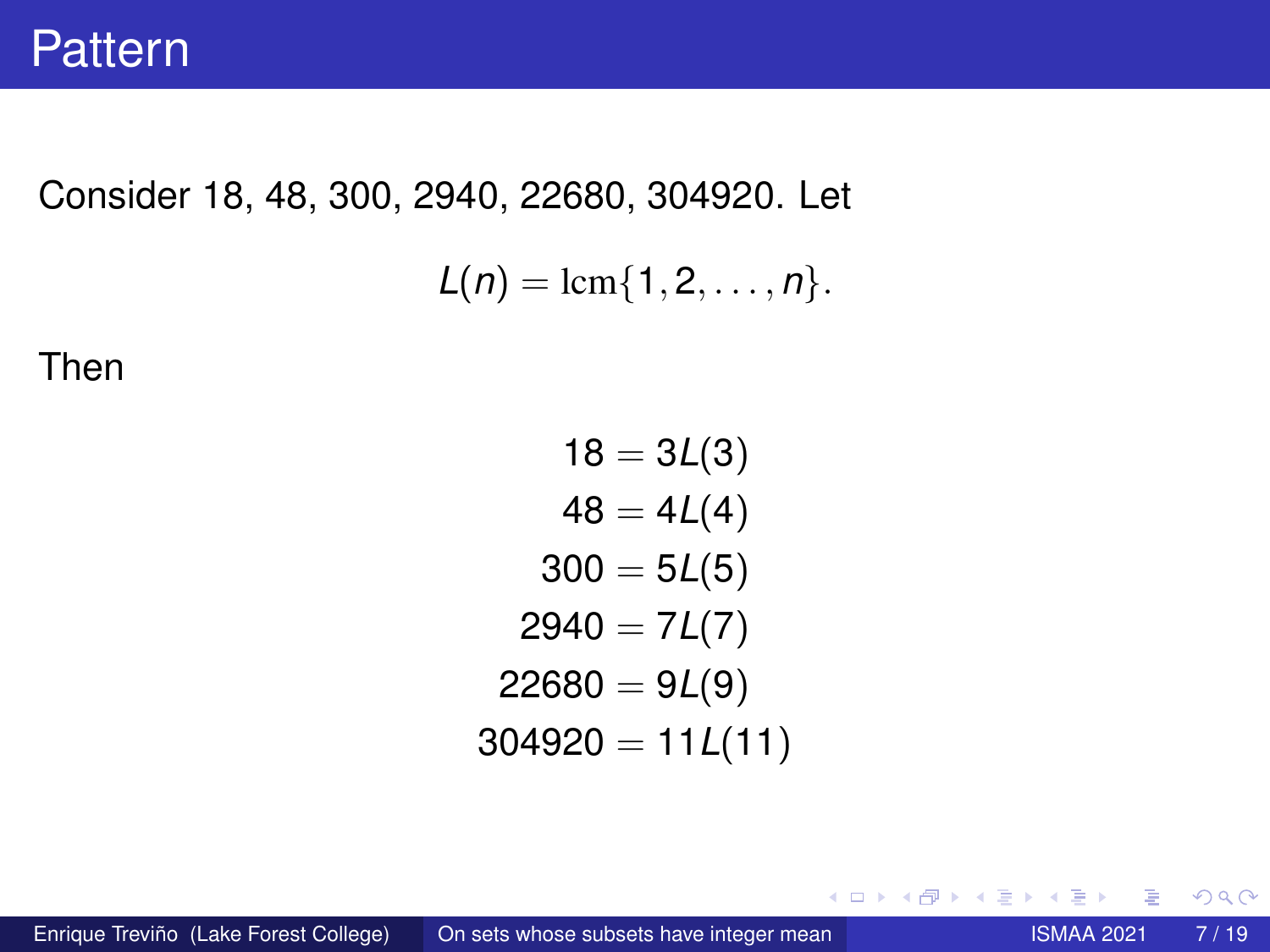#### Theorem

*Let p be prime. Them*  $M(pL(p)) = S(pL(p))$ *. Furthermore,*  $M(pL(p) + 1) \neq S(pL(p) + 1)$ *.* 

#### Theorem

*If m is not a prime power, then*  $M(mL(m)) \neq S(mL(m))$ *.* 

 $299$ 

K ロ ▶ K 御 ▶ K 君 ▶ K 君 ▶ ...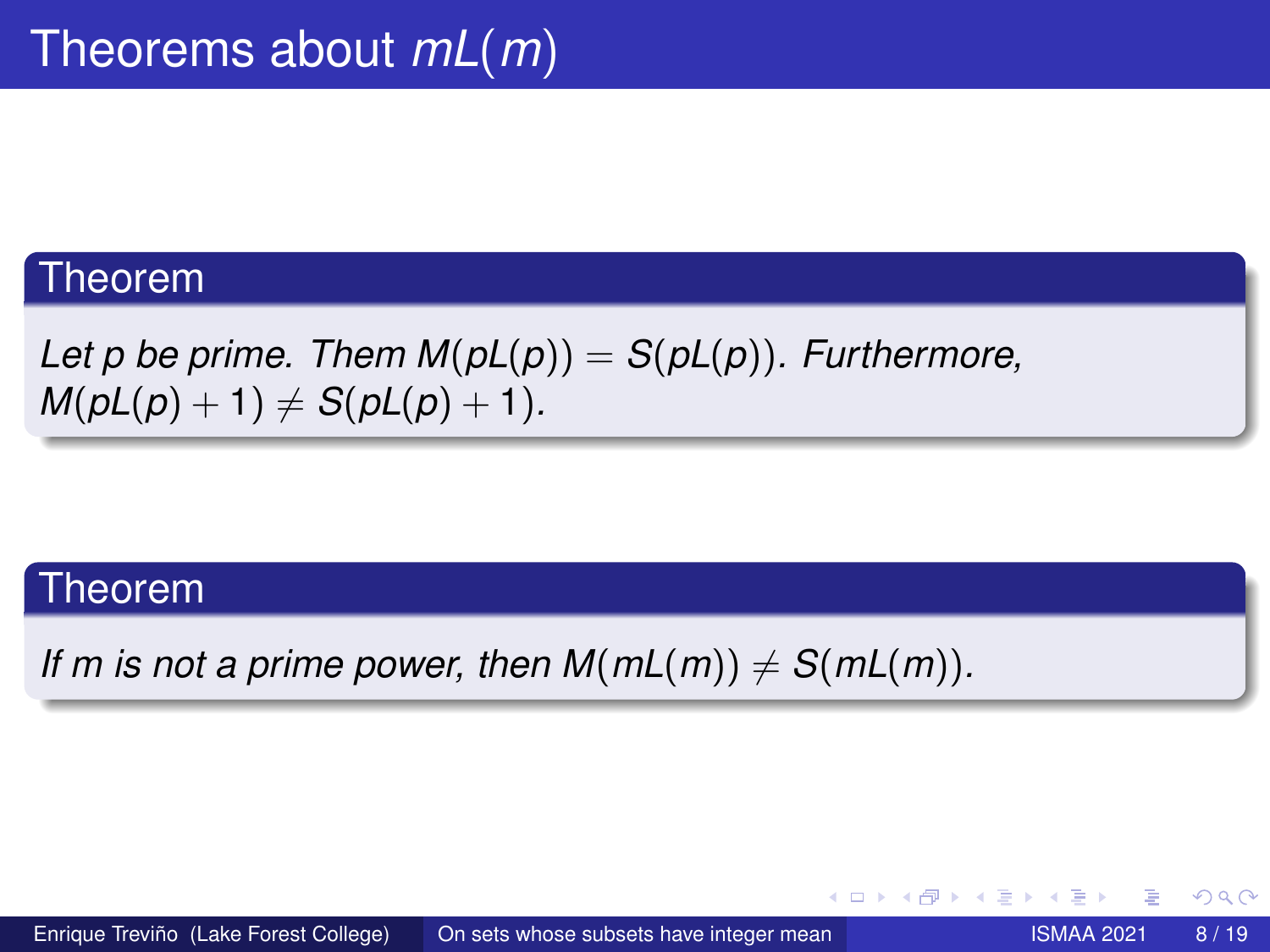- To prove  $M(pL(p)) = S(pL(p))$  and  $M(pL(p) + 1) \neq S(pL(p) + 1)$ the key is that  $L(p) = pL(p-1)$ .
- To prove that  $M(mL(m)) \neq S(mL(m))$  for *m* not a prime power. The key is that a balanced set with *p* elements where *p* is a prime close to *m* will have a higher sum than a balanced set with more elements as long as *p* is close enough to *m*.
- For non-prime powers close enough is at least larger than *m*/2. This happens due to Bertrand's postulate.

 $\Omega$ 

 $\rightarrow$   $\equiv$   $\rightarrow$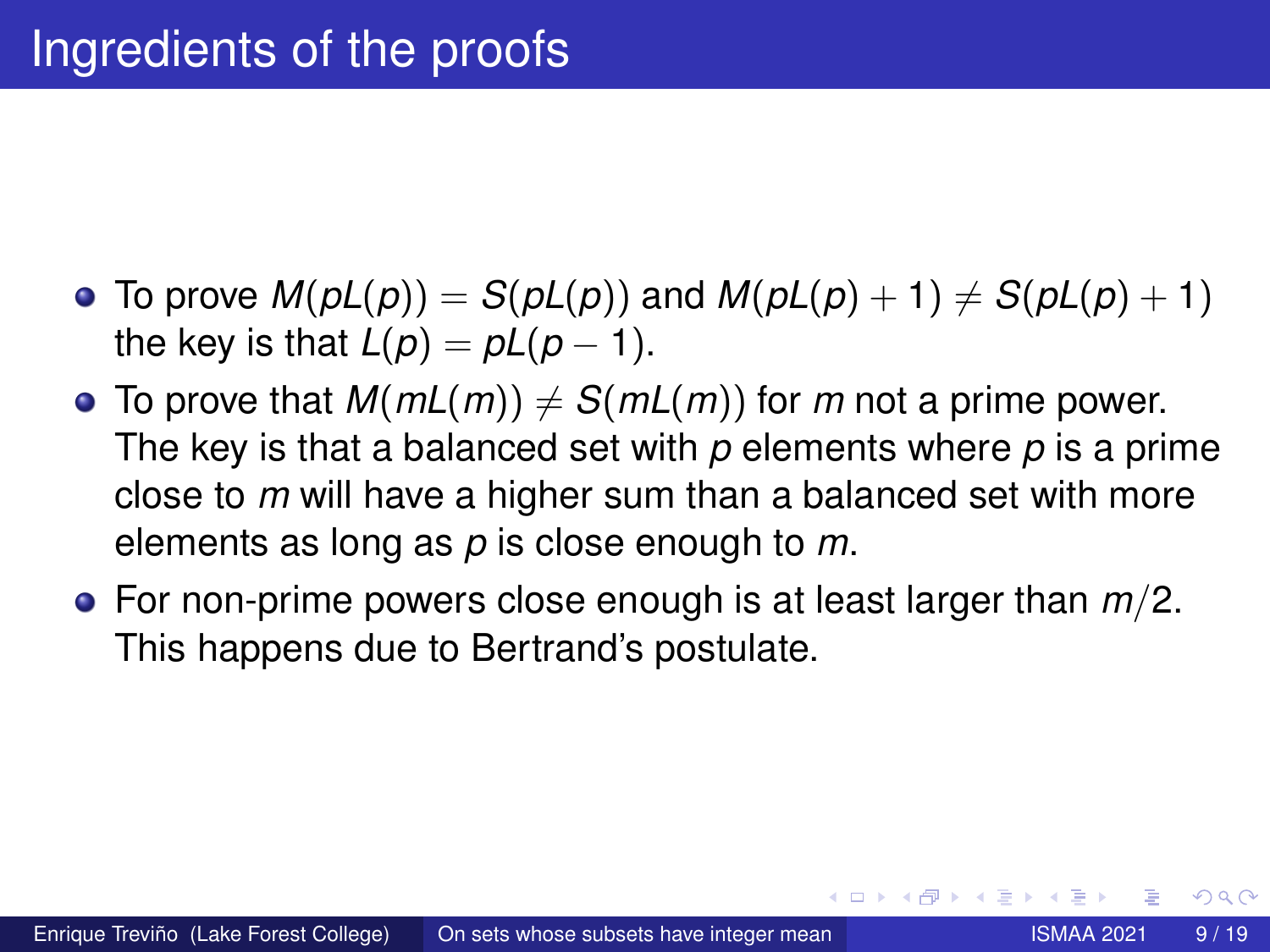## Towards stronger statements

Bertrand's postulate is not the best analytic number theory can do in terms of primes close to *m*. Here's a recent theorem of Dudek (2016):

#### Theorem

*For m*  $\geq e^{e^{33.3}}$ , there exists a prime p such that  $m^3 \leq p < m^3 + 3m^2$ . In *particular, there is a prime p such that*

$$
m^3
$$

We can prove a slight variant:

#### Lemma

*For all m*  $> 10^{10^{15}}$  *there is a prime p such that* 

$$
m^3 - \frac{1}{3}m^2 < p < m^3.
$$

 $290$ 

K ロ ⊁ K 倒 ≯ K 君 ⊁ K 君 ⊁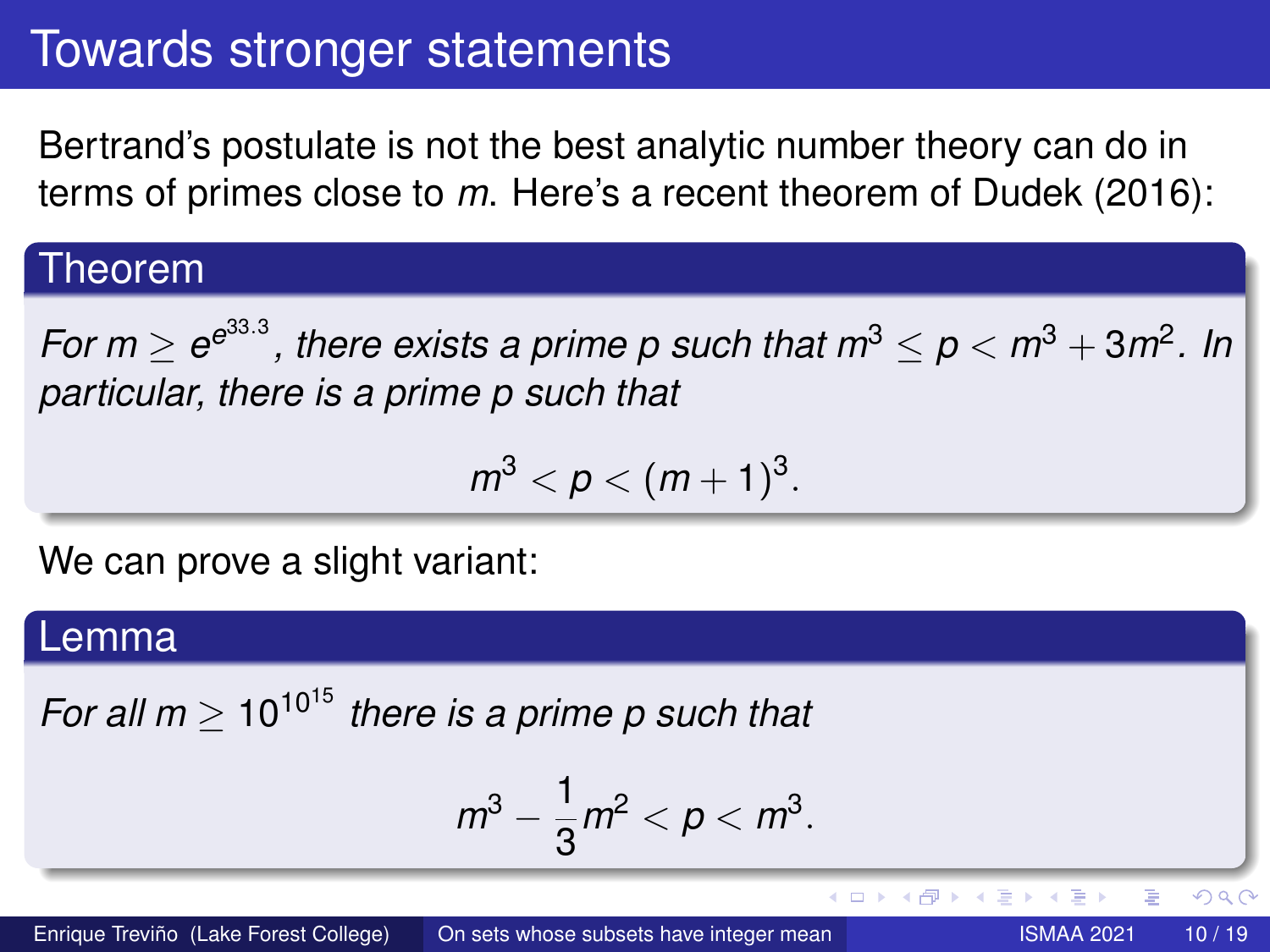#### Theorem

*For m*  $\geq 10^{10^{15}}$  *of the form q<sup>k</sup> for a prime q and an exponent k*  $\geq 3$ *, then*  $M(mL(m)) \neq S(mL(m))$ .

Using results from Carneiro, Milinovich, and Soundararajan (2019) on large prime gaps assuming the Generalized Riemann Hypothesis (GRH), we can prove

#### Theorem

 $A$ ssuming GRH, if  $m=q^k$  for a prime  $q$  and exponent  $k\geq 3$ , then  $M(mL(m)) \neq S(mL(m))$ .

 $\Omega$ 

イロト イ押ト イヨト イヨトー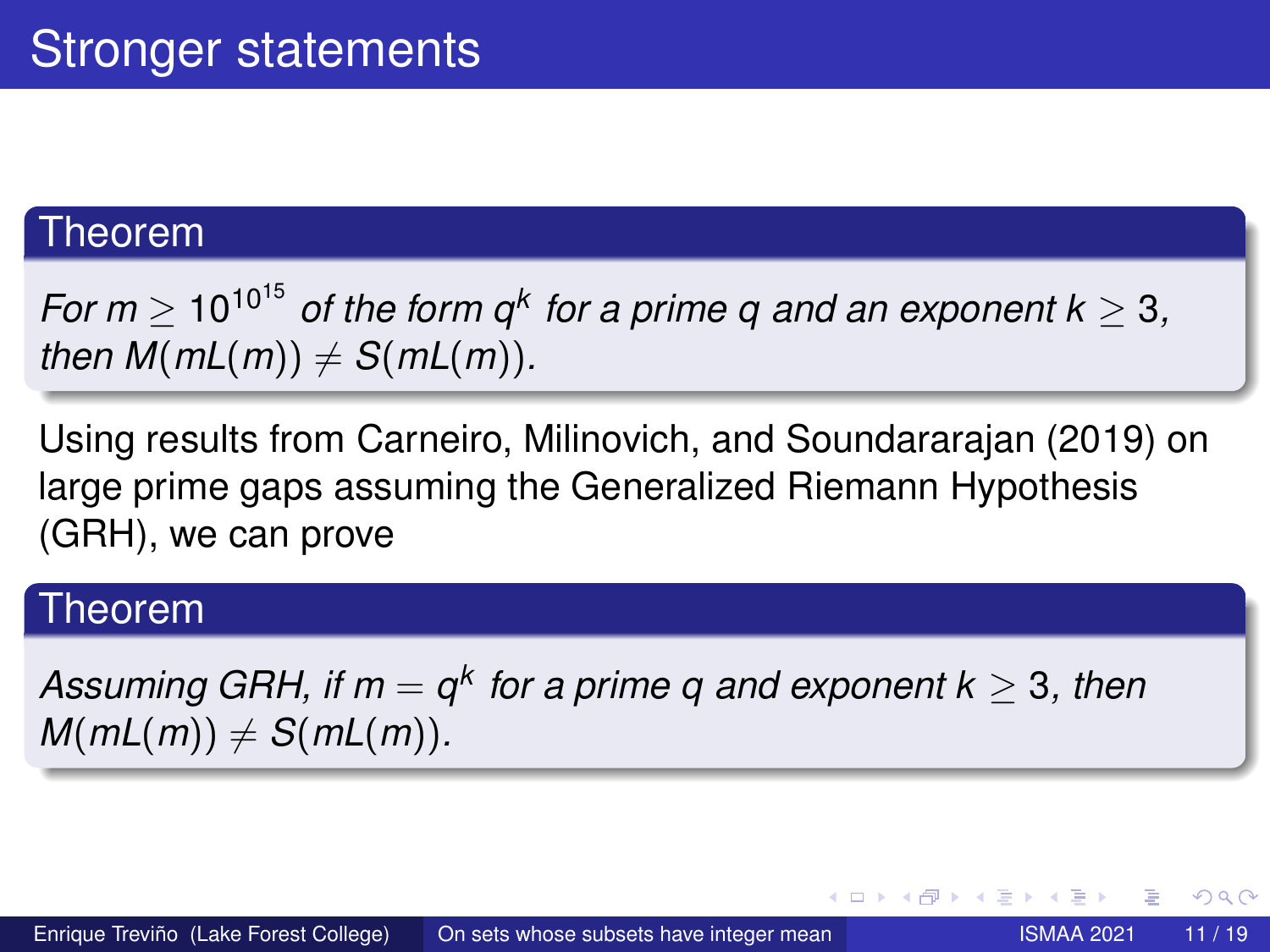## **Conjecture**

$$
S(mL(m)) = M(mL(m))
$$

*if and only if m is prime or m*  $\in$  {4, 9, 121}*.* 

The evidence for the conjecture:

- $\bullet$  If *m* is prime,  $S(mL(m)) = M(mL(m))$
- $\bullet$  If *m* is not a prime power,  $S(mL(m)) \neq M(mL(m))$ .
- If *m* is a large enough prime power with exponent at least 3,  $S(mL(m)) \neq M(mL(m))$ . (Using GRH, we can remove "large" enough")
- The evidence that no other prime squares work is that we've checked up to 1000 and Cramer's heuristics imply it for large enough *p*<sup>2</sup>.

4 D.K.

4 5 8 4 5 8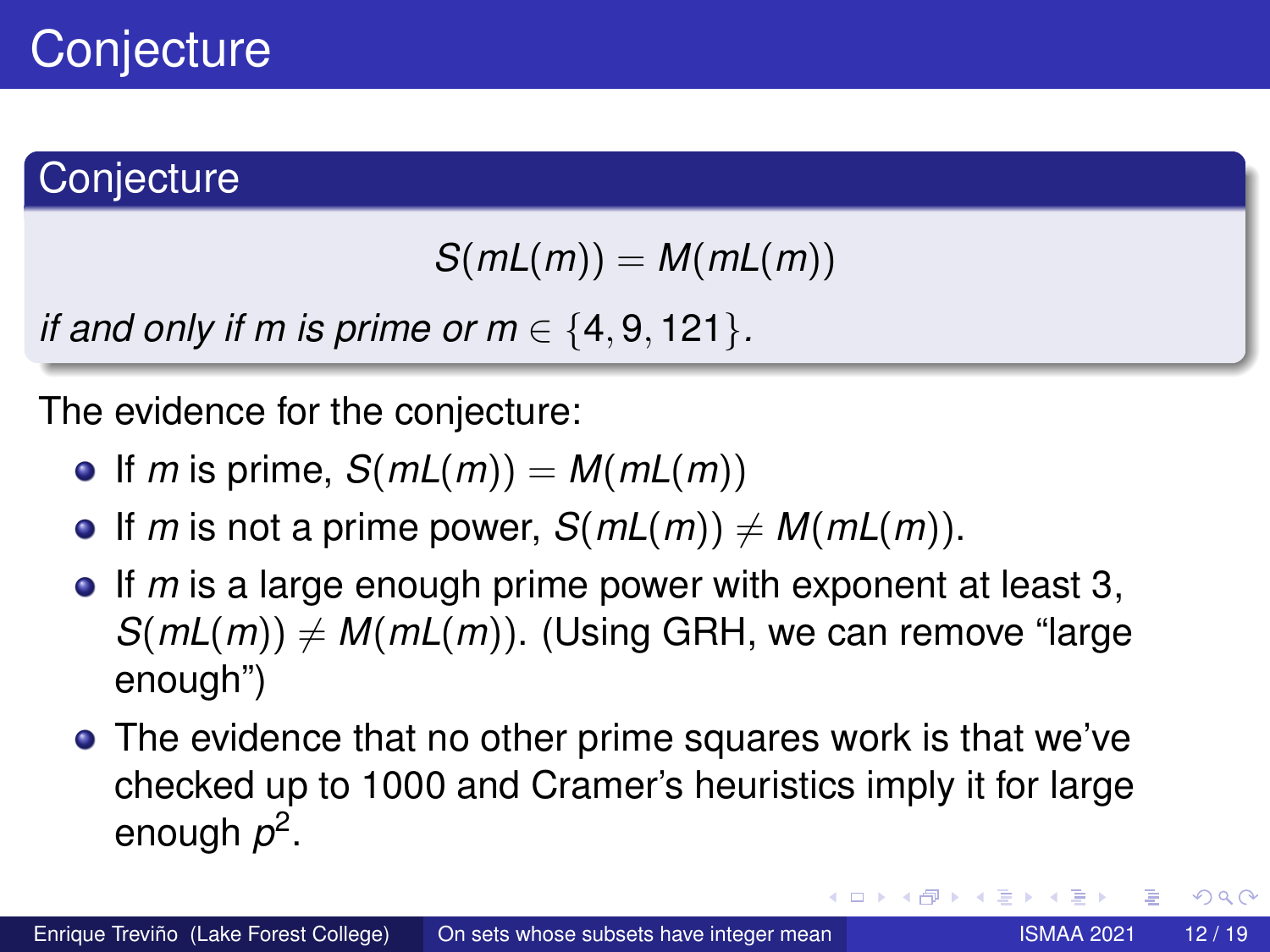Using a computer, we can verify that if *N* ≤ 1000000, then  $M(N) = S(N)$  for

> $1 < N < 18$  $31 < N < 48$ 85 ≤ *N* ≤ 300  $571 < N < 2940$ 18481 ≤ *N* ≤ 22680 54181 ≤ *N* ≤ 304920

 $\rightarrow$ 

4 D.K.

4 5 8 4 5 8 4 5

 $298$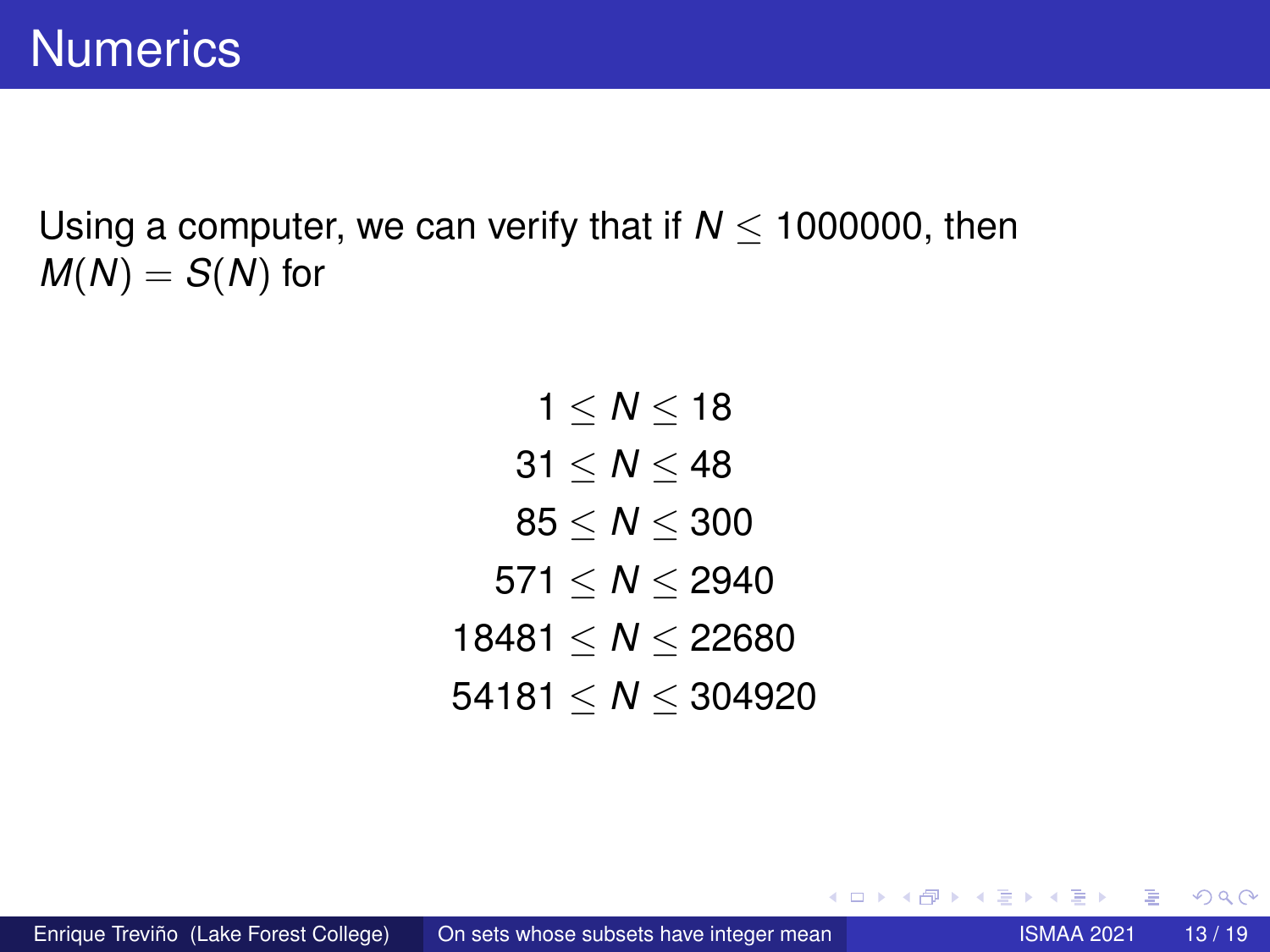- Let *A* be the set of all *N* for which  $S(N) = M(N)$ .
- Let  $A(x)$  be the set of all  $N \leq x$  for which  $S(N) = M(N)$ .

Does 
$$
\lim_{x \to \infty} \frac{A(x)}{x}
$$
 exist?

 $298$ 

4 0 8

4 F + 4 E + 4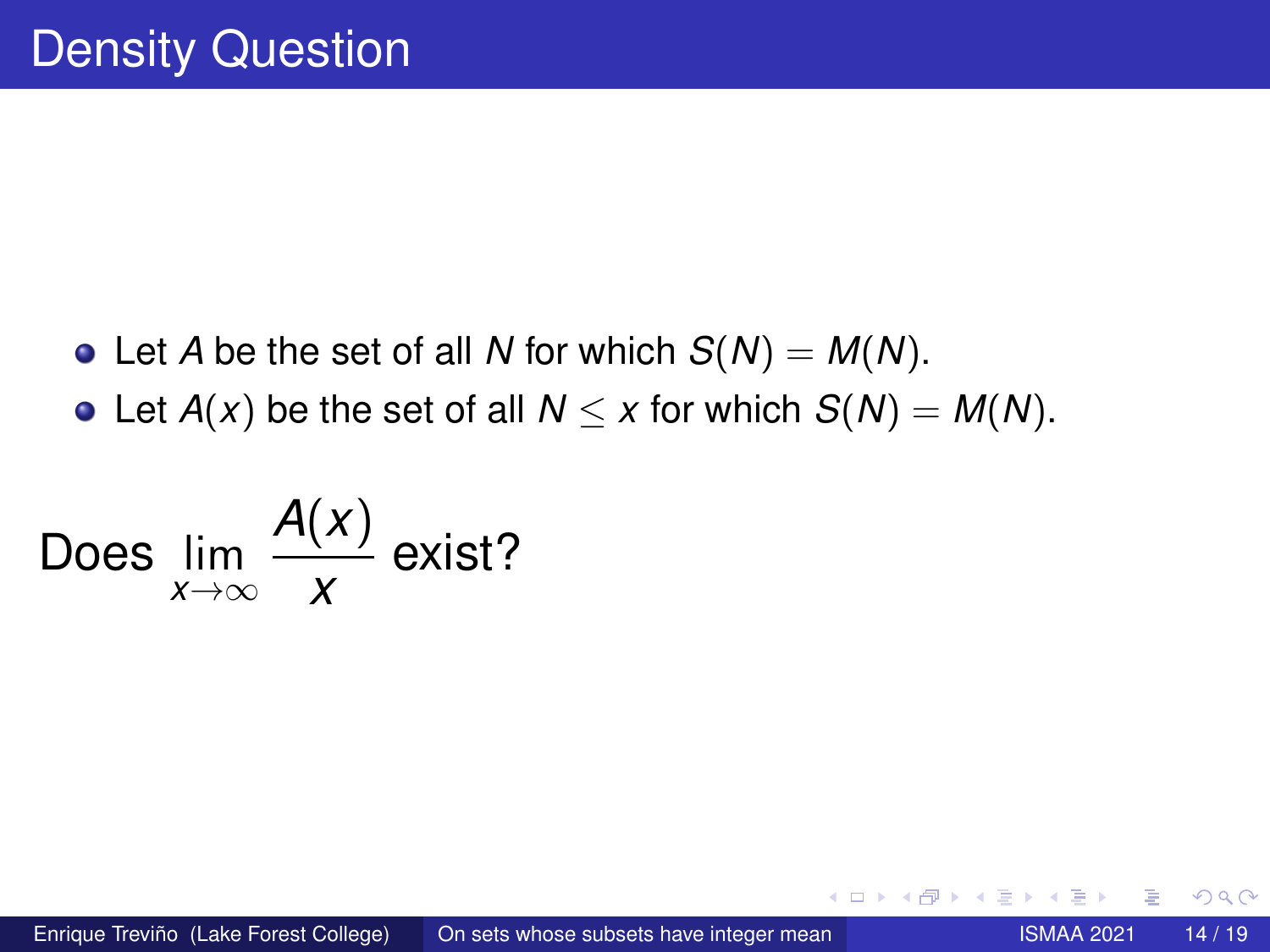The upper density of a set of natural numbers *A* is

$$
\delta^+ = \limsup_{x \to \infty} \frac{A(x)}{x}.
$$

The lower density is

$$
\delta^- = \liminf_{x \to \infty} \frac{A(x)}{x}.
$$

4 0 8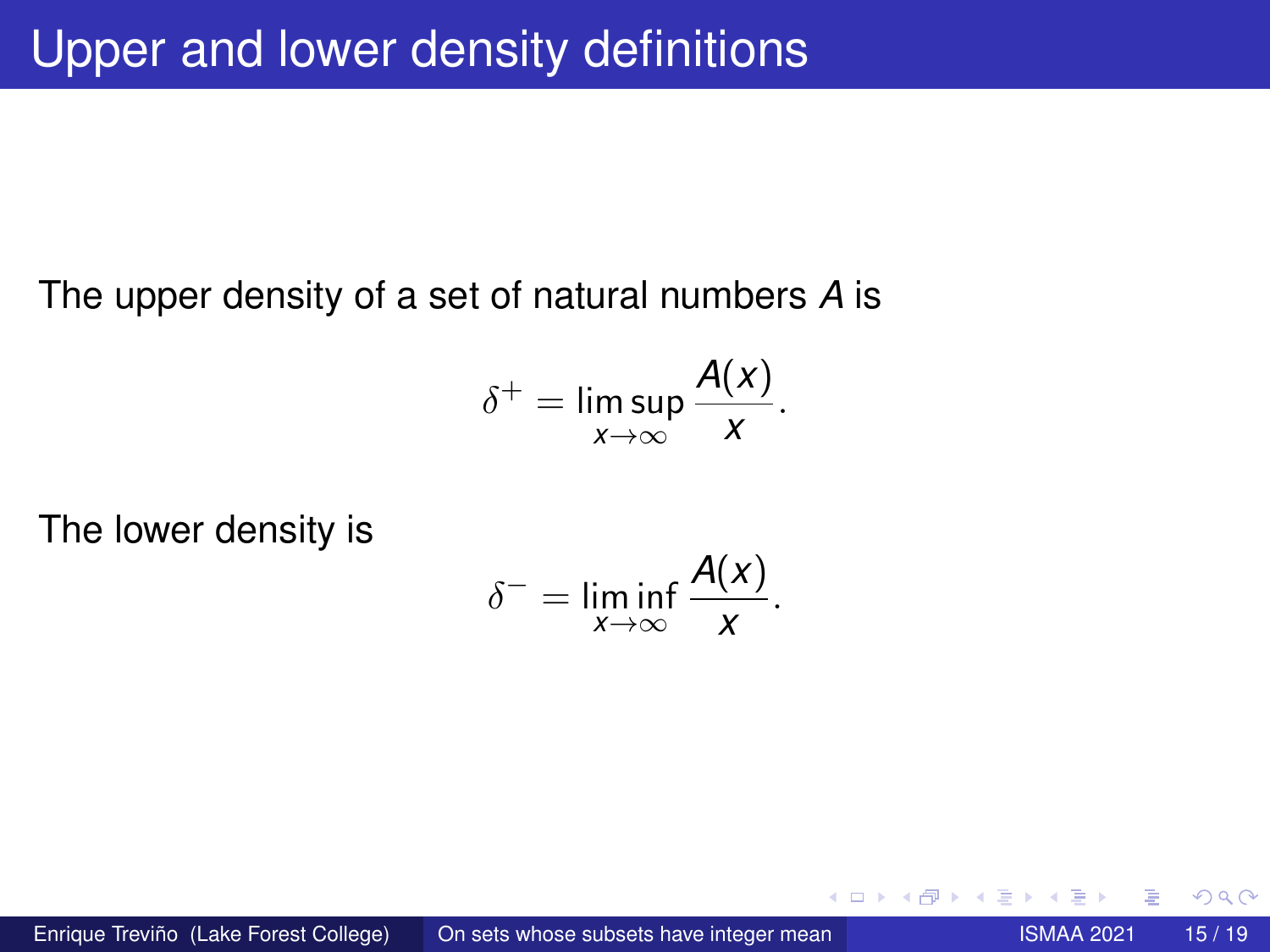#### Theorem

 $\delta^+ = 1$ .  $\delta^- = 0.$ 

Therefore lim *x*→∞ *A*(*x*)  $\frac{y}{x}$  does not exist.

 $299$ 

4 0 8

4 ଲ ⊧  $\rightarrow$   $\rightarrow$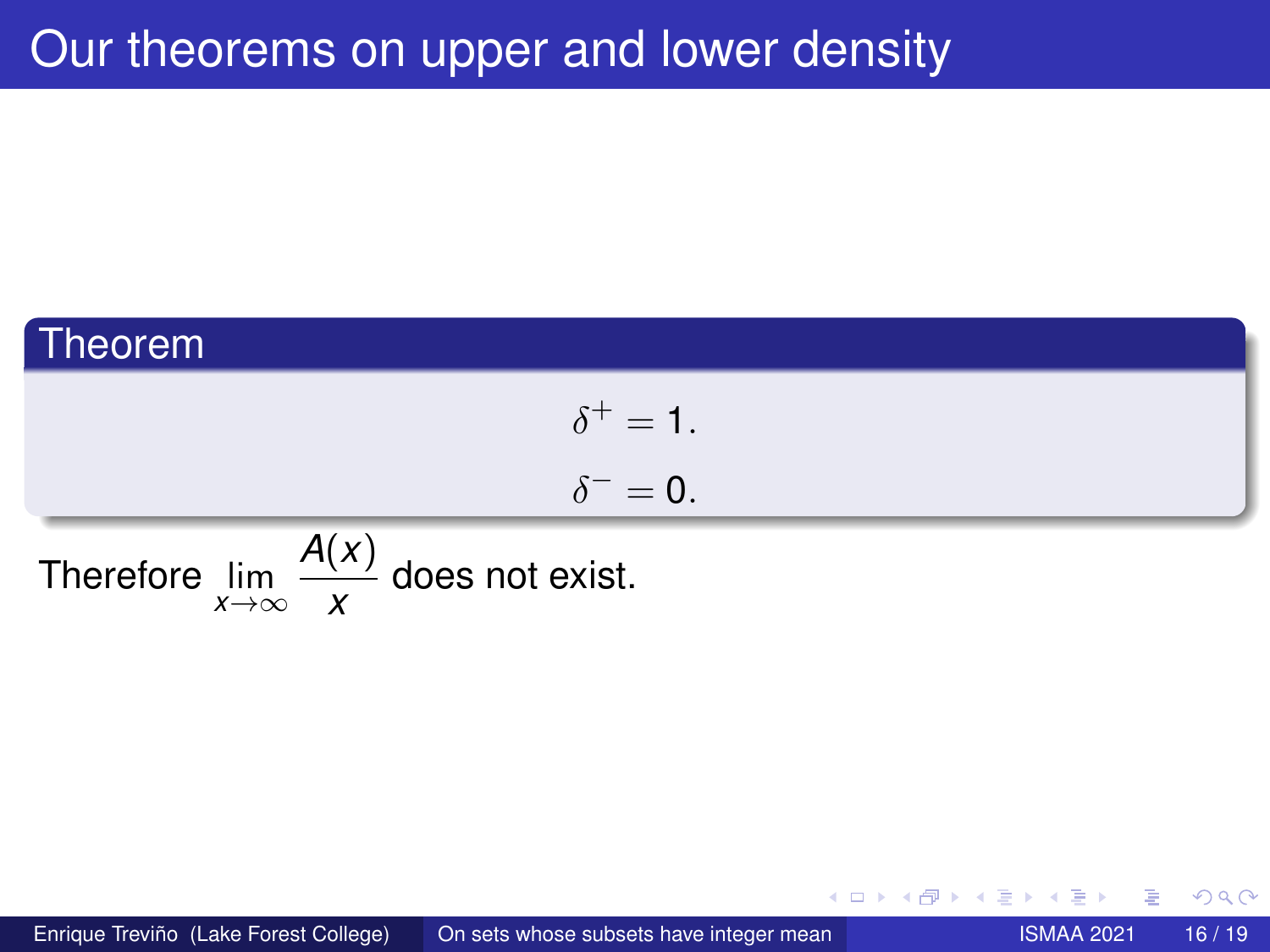# What was needed for these proofs?

For  $\delta^+$  the idea is as follows. Fix an integer  $k$ . If  $p > q$  are consecutive primes with no prime powers in between and *p* − *q* ≥ *k*. Then there is a large interval that contains elements of  $A(pL(p))$ . In fact this interval is of size at least  $(1 - \frac{1}{2^p})$  $\frac{1}{2k}$ )  $A(pL(p))$ for large enough *p*. Therefore

$$
\delta^+\geq 1-\frac{1}{2k}.
$$

By the Prime Number Theorem, the average distance between two primes grows logarithmically, so for any fixed integer *k*, there are infinitely many primes *q* satisfying that the next prime *p* is at least *k* numbers away. Therefore, we can let  $k \to \infty$  to conclude  $\delta^+ = 1$ .

 $\Omega$ 

 $\mathcal{A}$   $\overline{\mathcal{B}}$   $\rightarrow$   $\mathcal{A}$   $\overline{\mathcal{B}}$   $\rightarrow$   $\mathcal{A}$   $\overline{\mathcal{B}}$   $\rightarrow$   $\mathcal{B}$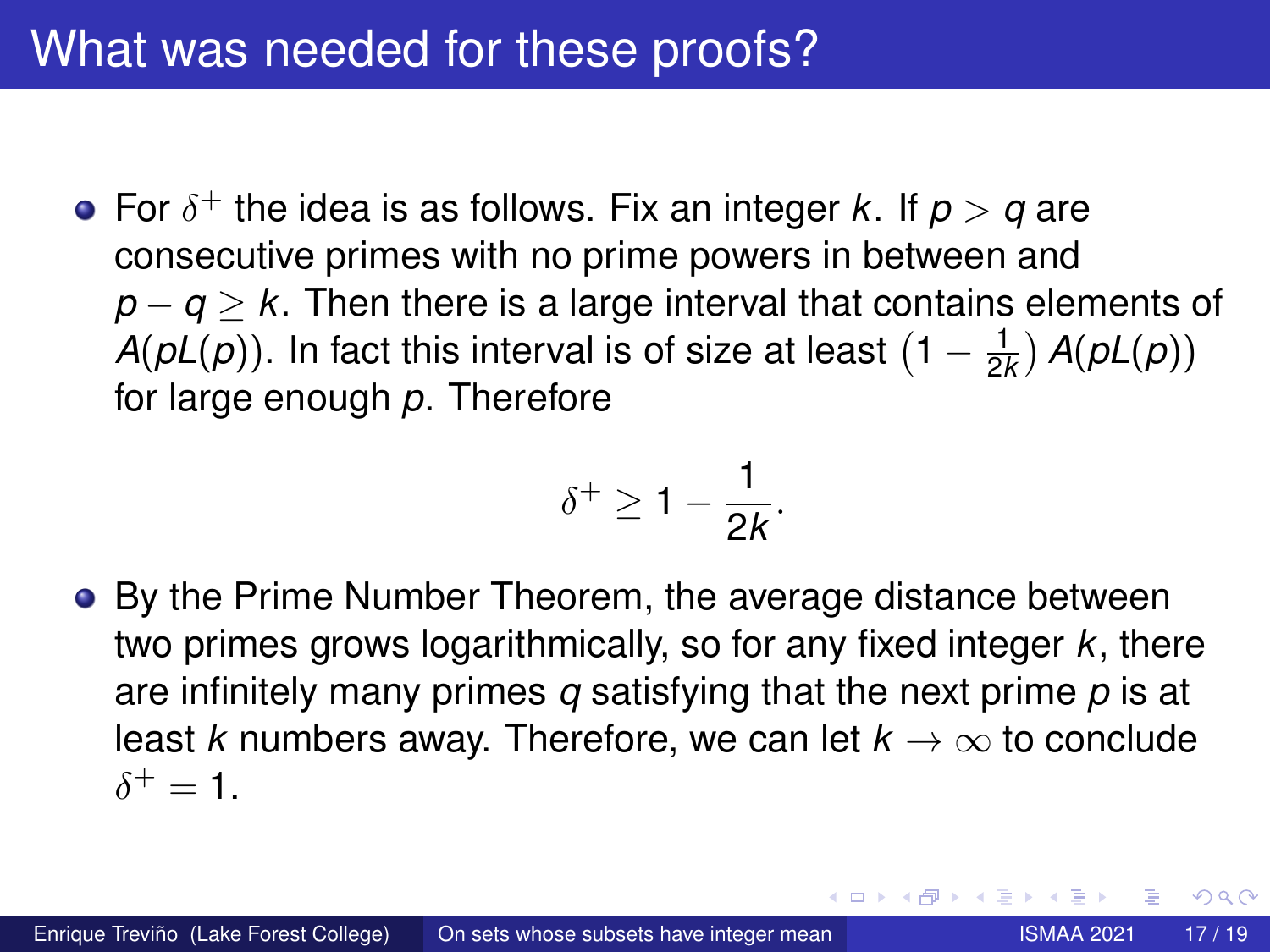- For  $\delta^-$  the idea is as follows. If  $p > q$  are consecutive primes with no prime powers in between and *p* − *q* ≤ *k*. Then there is a large interval that contains elements not in *A*(*pL*(*p*)/(2*k*)). In fact this interval is essentially the size of *A*(*pL*(*p*)/(2*k*)) for large enough *p*.
- By recent achievements in primes in small gaps by Zhang, Maynard, Tao, and the Polymath group, we know there are infinitely many primes  $p > q$  with  $p - q \le 246$ . Therefore we can take  $k = 246$  and confirm that  $\delta^+ = 0$ .